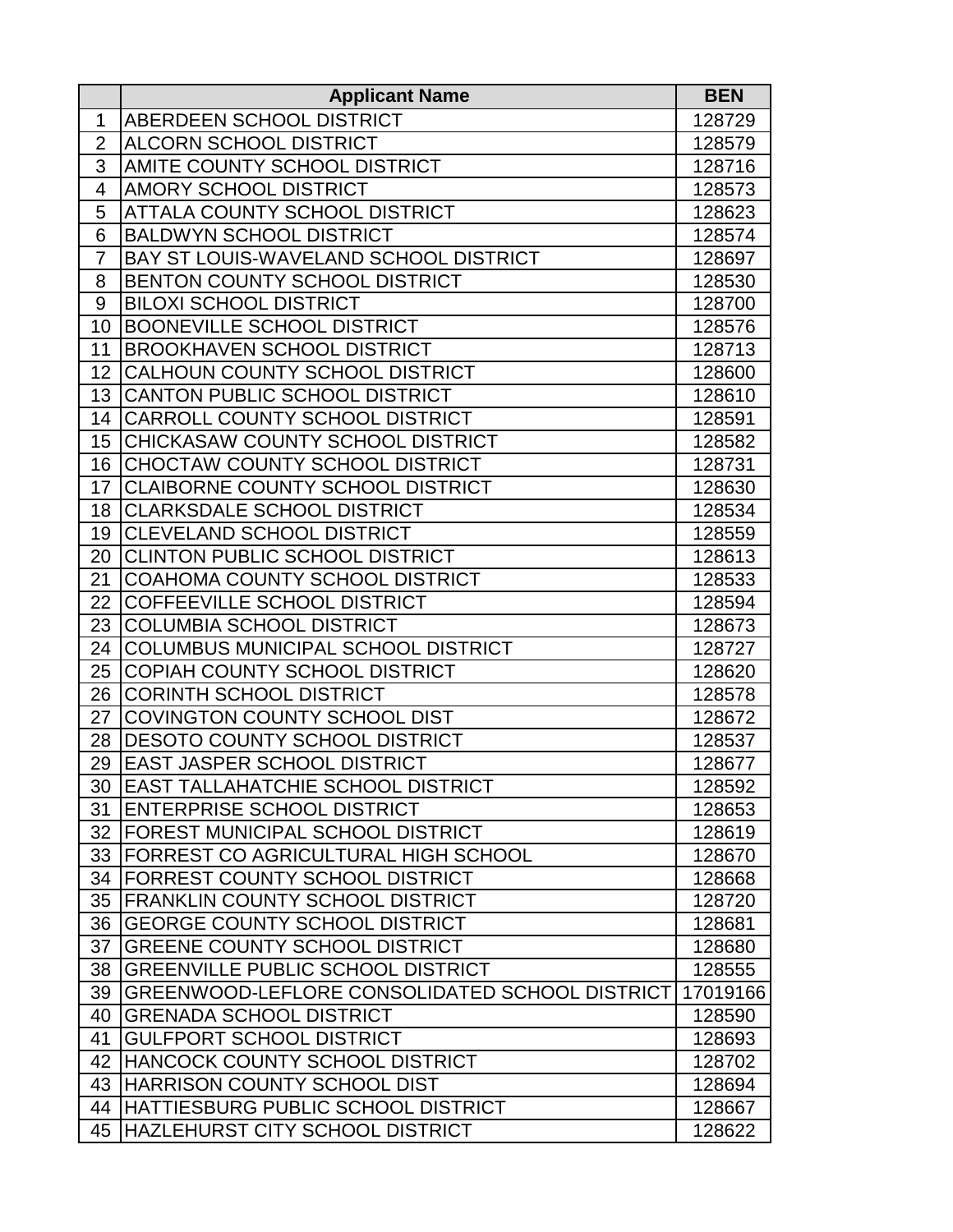| 46 | <b>HINDS COUNTY SCHOOL DISTRICT</b>                            | 128633   |
|----|----------------------------------------------------------------|----------|
| 47 | <b>HOLLANDALE SCHOOL DISTRICT</b>                              | 128561   |
| 48 | <b>HOLLY SPRINGS SCHOOL DISTRICT</b>                           | 128539   |
| 49 | HOLMES COUNTY SCHOOL DISTRICT                                  | 128626   |
| 50 | HUMPHREYS COUNTY SCHOOL DISTRICT                               | 128606   |
| 51 | <b>ITAWAMBA COUNTY SCHOOL DISTRICT</b>                         | 128580   |
| 52 | <b>JACKSON COUNTY SCHOOL DISTRICT</b>                          | 128706   |
| 53 | <b>JACKSON PUBLIC SCHOOL DISTRICT</b>                          | 128645   |
| 54 | JEFFERSON COUNTY SCHOOL DISTRICT                               | 128615   |
| 55 | <b>JJEFFERSON DAVIS COUNTY SCHOOL DISTRICT</b>                 | 128688   |
| 56 | <b>JONES COUNTY SCHOOL DISTRICT</b>                            | 128676   |
| 57 | <b>KEMPER COUNTY SCHOOL DISTRICT</b>                           | 128652   |
| 58 | KOSCIUSKO SCHOOL DISTRICT                                      | 128625   |
| 59 | LAFAYETTE COUNTY SCHOOL DISTRICT                               | 128546   |
|    | 60 LAMAR COUNTY SCHOOL DISTRICT                                | 128689   |
| 61 | ILAUDERDALE COUNTY SCHOOL DISTRICT                             | 128650   |
|    | 62   LAUREL SCHOOL DISTRICT                                    | 128679   |
|    | 63 LAWRENCE COUNTY SCHOOL DISTRICT                             | 128721   |
|    | 64   LEAKE COUNTY SCHOOL DISTRICT                              | 128612   |
|    | 65 ILEE COUNTY SCHOOL DISTRICT                                 | 128572   |
|    | 66   LELAND SCHOOL DISTRICT                                    | 128565   |
|    | 67 LINCOLN COUNTY SCHOOL DISTRICT                              | 128715   |
|    | 68   LONG BEACH SCHOOL DISTRICT                                | 128703   |
| 69 | <b>LOUISVILLE MUNICIPAL SCHOOL DISTRICT</b>                    | 128654   |
| 70 | <b>ILOWNDES COUNTY SCHOOL DISTRICT</b>                         | 128728   |
| 71 | <b>IMADISON COUNTY SCHOOL DISTRICT</b>                         | 128616   |
| 72 | <b>MARION COUNTY SCHOOL DISTRICT</b>                           | 128674   |
| 73 | <b>IMARSHALL COUNTY SCHOOL DISTRICT</b>                        | 128538   |
| 74 | <b>IMCCOMB SCHOOL DISTRICT</b>                                 | 128718   |
| 75 | <b>IMERIDIAN SCHOOL DISTRICT</b>                               | 128649   |
|    | 76 MISSISSIPPI SCHOOL FOR MATH AND SCIENCE                     | 230115   |
| 77 | <b>MISSISSIPPI SCHOOL OF THE ARTS</b>                          | 230117   |
| 78 | <b>IMISSISSIPPI SCHOOL FOR THE BLIND &amp; DEAF Consortium</b> | 234617   |
| 79 | IMONROE COUNTY SCHOOL DISTRICT                                 | 128730   |
| 80 | <b>MOSS POINT SCHOOL DISTRICT</b>                              | 128705   |
| 81 | NATCHEZ-ADAMS SCHOOL DISTRICT                                  | 128629   |
| 82 | NESHOBA COUNTY SCHOOL DISTRICT                                 | 128658   |
| 83 | <b>INETTLETON SCHOOL DISTRICT</b>                              | 128584   |
| 84 | <b>INEW ALBANY PUBLIC SCHOOL DISTRICT</b>                      | 128543   |
| 85 | NEWTON MUNICIPAL SCHOOL DISTRICT                               | 128657   |
| 86 | NEWTON COUNTY SCHOOL DISTRICT                                  | 128651   |
| 87 | NORTH BOLIVAR CONSOLIDATED SCHOOL DISTRICT                     | 16077747 |
| 88 | <b>INORTH PANOLA SCHOOL DISTRICT</b>                           | 128549   |
| 89 | INORTH PIKE SCHOOL DISTRICT                                    | 128722   |
| 90 | NORTH TIPPAH SCHOOL DISTRICT                                   | 128552   |
| 91 | NOXUBEE COUNTY SCHOOL DISTRICT                                 | 128655   |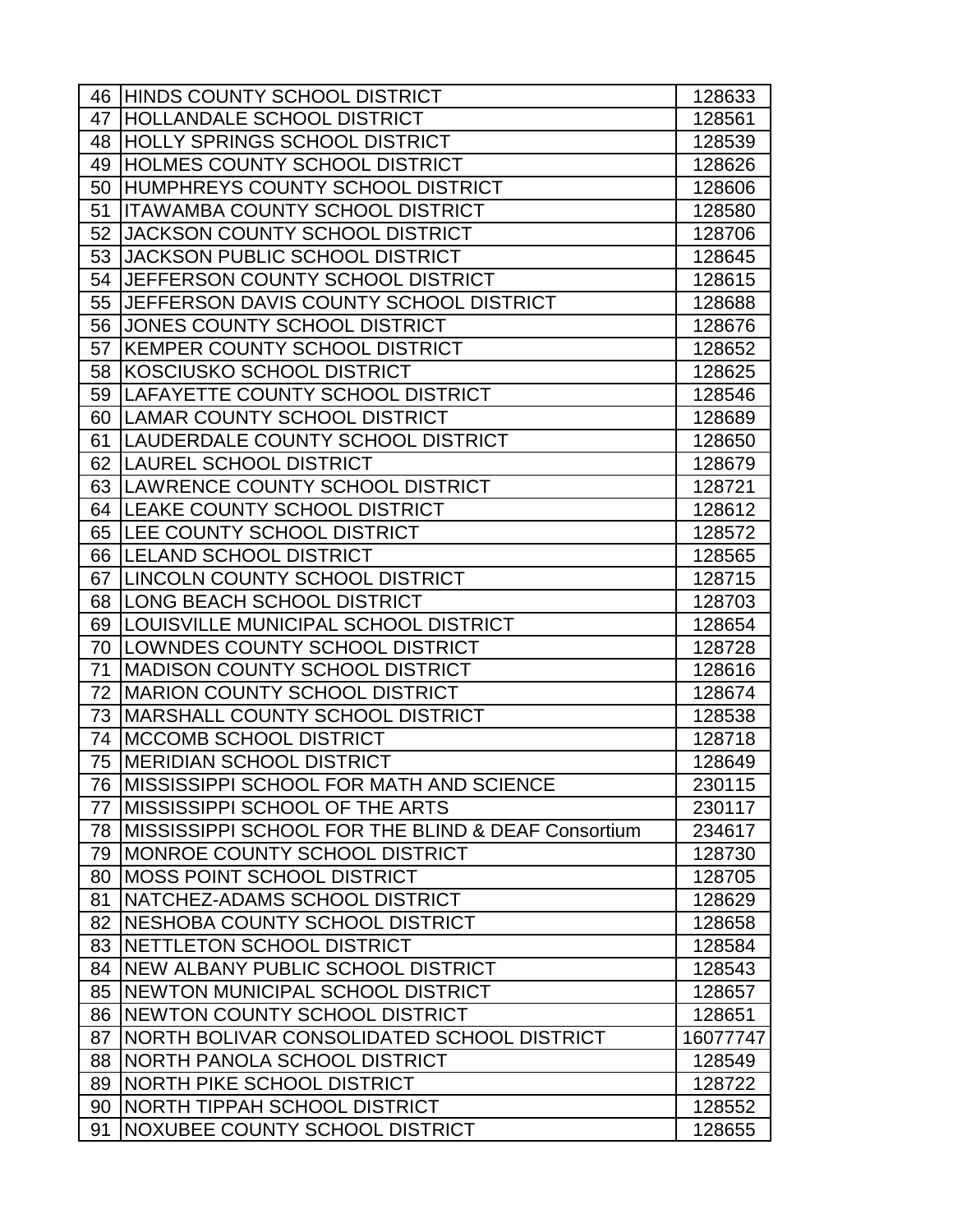|    | 92 OCEAN SPRINGS SCHOOL DISTRICT                  | 128707 |
|----|---------------------------------------------------|--------|
| 93 | <b>OKOLONA SCHOOL DISTRICT</b>                    | 128585 |
| 94 | <b>OXFORD SEPARATE SCHOOL DISTRICT</b>            | 128547 |
| 95 | PASCAGOULA SCHOOL DISTRICT                        | 128709 |
| 96 | <b>PASS CHRISTIAN SCHOOL DISTRICT</b>             | 128710 |
| 97 | <b>PEARL PUBLIC SCHOOL DISTRICT</b>               | 128646 |
| 98 | <b>PEARL RIVER COUNTY SCHOOL DISTRICT</b>         | 128671 |
| 99 | <b>IPERRY COUNTY SCHOOL DISTRICT</b>              | 128683 |
|    | 100 PETAL SEPARATE SCHOOL DISTRICT                | 128684 |
|    | 101 PHILADELPHIA PUBLIC SCHOOL DISTRICT           | 128659 |
|    | 102 PICAYUNE SCHOOL DISTRICT                      | 128685 |
|    | 103 PONTOTOC CITY SCHOOL DISTRICT                 | 128587 |
|    | 104 PONTOTOC CO SCHOOL DISTRICT                   | 128588 |
|    | 105 POPLARVILLE SCHOOL DISTRICT                   | 128687 |
|    | 106 PRENTISS COUNTY SCHOOL DISTRICT               | 128575 |
|    | 107 QUITMAN COUNTY SCHOOL DISTRICT                | 128541 |
|    | 108 QUITMAN SCHOOL DISTRICT                       | 128662 |
|    | 109 RANKIN COUNTY SCHOOL DISTRICT                 | 128609 |
|    | 110 RICHTON SCHOOL DISTRICT                       | 128690 |
|    | 111 SCOTT COUNTY SCHOOL DISTRICT                  | 128618 |
|    | 112 SENATOBIA MUNICIPAL SCHOOL DISTRICT           | 128550 |
|    | 113 SIMPSON COUNTY SCHOOL DISTRICT                | 128627 |
|    | 114 SMITH COUNTY SCHOOL DISTRICT                  | 128632 |
|    | 115 SOUTH DELTA SCHOOL DISTRICT                   | 128635 |
|    | 116 SOUTH PANOLA SCHOOL DISTRICT                  | 128531 |
|    | <b>117 SOUTH PIKE SCHOOL DISTRICT</b>             | 128719 |
|    | 118 SOUTH TIPPAH SCHOOL DISTRICT                  | 128548 |
|    | 119 STARKVILLE CONSOLIDATED SCHOOL DISTRICT       | 128732 |
|    | 120 STONE COUNTY SCHOOL DISTRICT                  | 128712 |
|    | 121 SUNFLOWER COUNTY CONSOLIDATED SCHOOL DISTRICT | 128562 |
|    | 122 TATE COUNTY SCHOOL DISTRICT                   | 128551 |
|    | 123 TISHOMINGO SCHOOL DISTRICT                    | 128583 |
|    | 124 TUNICA COUNTY SCHOOL DISTRICT                 | 128553 |
|    | 125 TUPELO SCHOOL DISTRICT                        | 128571 |
|    | 126 UNION COUNTY SCHOOL DISTRICT                  | 128545 |
|    | 127 UNION PUBLIC SCHOOL DISTRICT                  | 128664 |
|    | 128 VICKSBURG-WARREN SCHOOL DISTRICT              | 128637 |
|    | 129 WALTHALL COUNTY SCHOOL DISTRICT               | 128723 |
|    | 130 WATER VALLEY SCHOOL DISTRICT                  | 128601 |
|    | 131 WAYNE COUNTY SCHOOL DISTRICT                  | 128665 |
|    | 132 WEBSTER COUNTY SCHOOL DISTRICT                | 128735 |
|    | 133 WEST BOLIVAR CONSOLIDATED SCHOOL DISTRICT     | 128567 |
|    | 134 WEST JASPER SCHOOL DISTRICT                   | 128669 |
|    | 135 WEST POINT CONSOLIDATED SCHOOL DISTRICT       | 128736 |
|    | 136 WEST TALLAHATCHIE SCHOOL DISTRICT             | 128603 |
|    | 137 WESTERN LINE SCHOOL DISTRICT                  | 128556 |